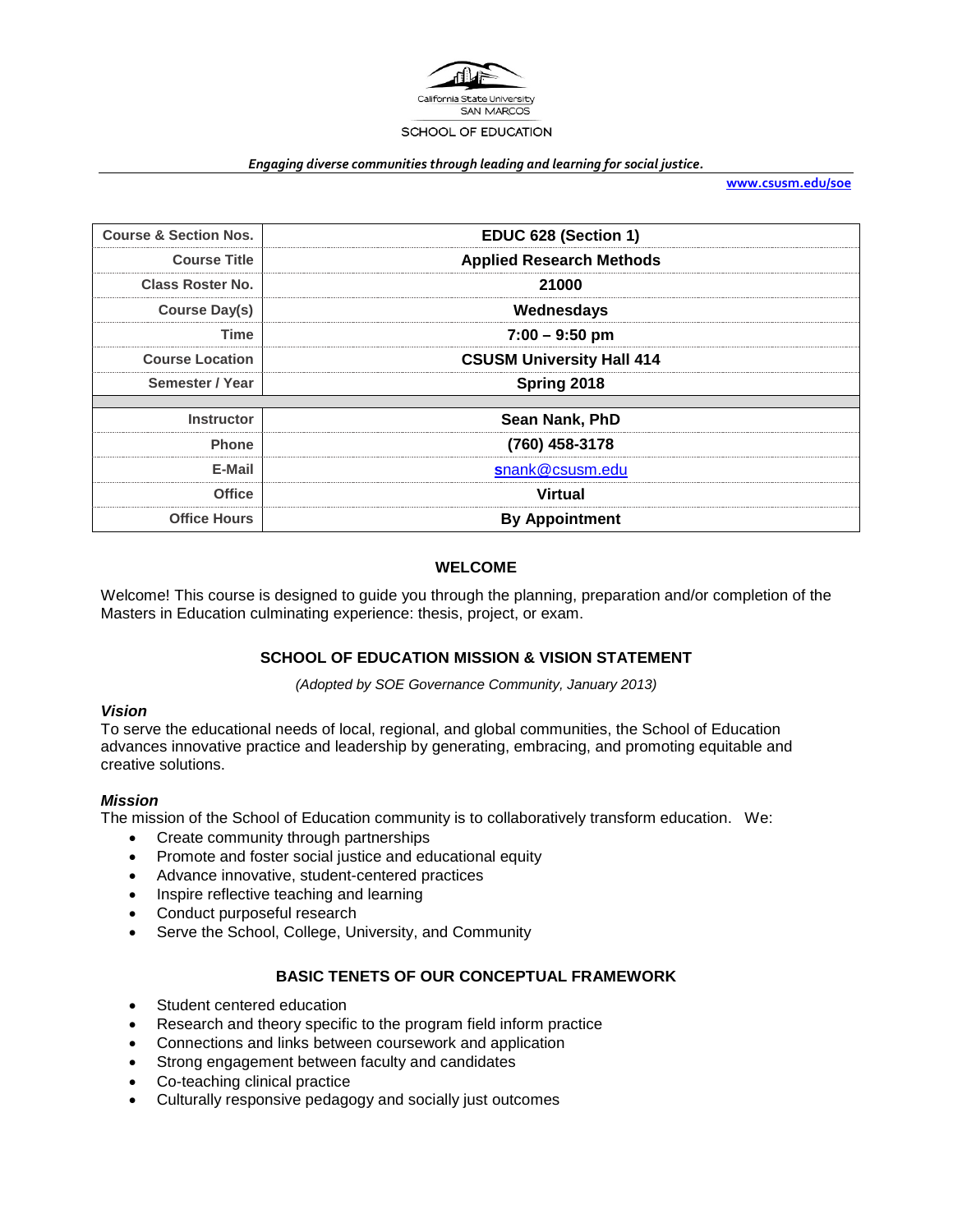# **TABLE OF CONTENTS**

| EDUCATION MA PSLO 4: INTEGRATE RESEARCH - THESIS OR PROJECT RUBRIC 8 |  |
|----------------------------------------------------------------------|--|
|                                                                      |  |
|                                                                      |  |
|                                                                      |  |
|                                                                      |  |
|                                                                      |  |
|                                                                      |  |
|                                                                      |  |
|                                                                      |  |
|                                                                      |  |
|                                                                      |  |
|                                                                      |  |
|                                                                      |  |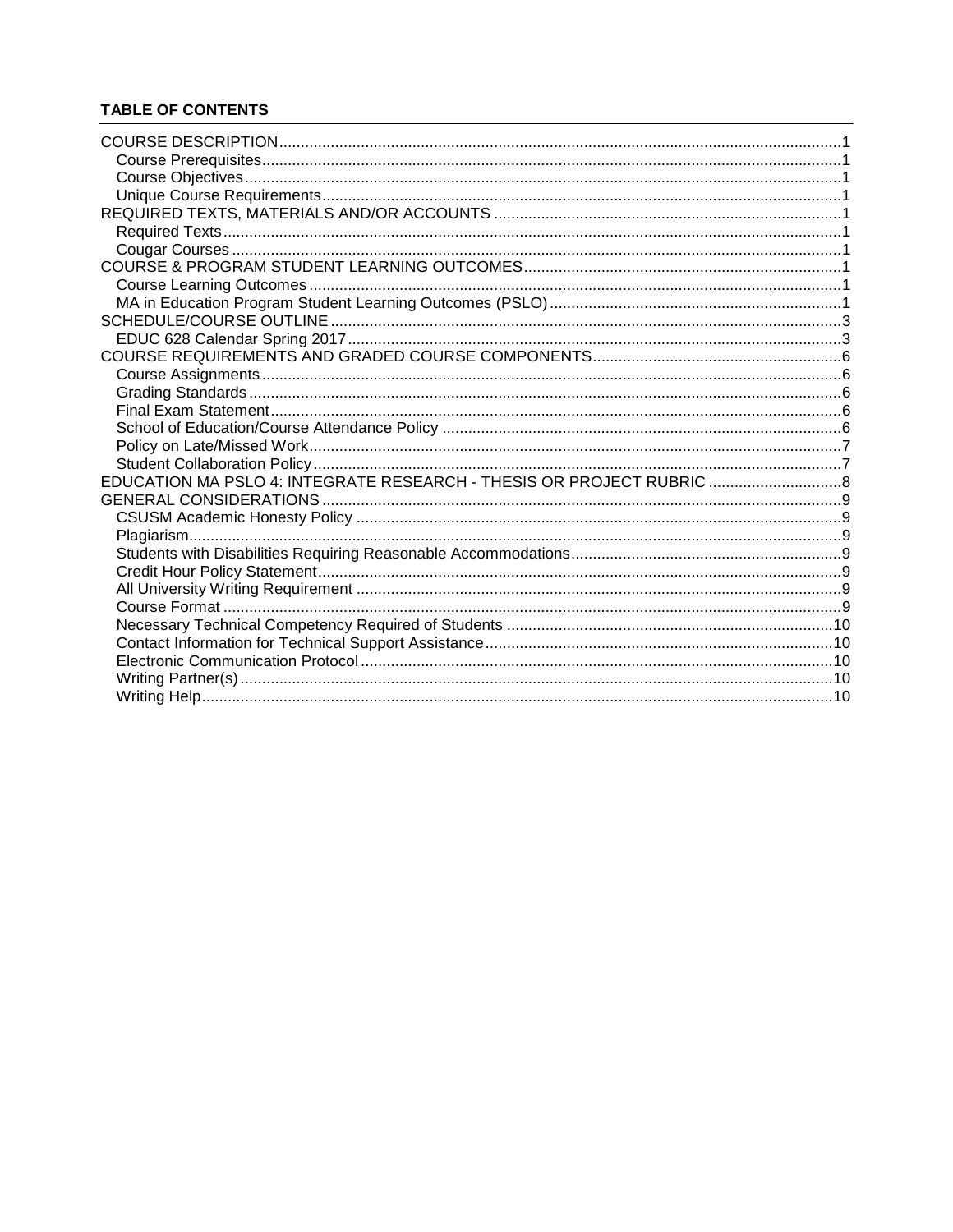# **COURSE DESCRIPTION**

<span id="page-2-0"></span>This course involves intensive study of current issues and concepts in education. <http://www.csusm.edu/catalog/documents/2016-2018/CSUSM-2016-2018-Catalog.pdf>

# <span id="page-2-1"></span>**Course Prerequisites**

Admission to the MA Program & EDUC 622 (concurrent enrollment upon instructor approval)

#### <span id="page-2-2"></span>**Course Objectives**

- 1. Identify Key Components of a Research Thesis, Curriculum Project, or Exam
- 2. Master APA Manual Format
- 3. Write Thesis, Project, or Exam
- 4. Complete (or practice for) MA Poster Presentation

#### <span id="page-2-3"></span>**Unique Course Requirements**

Students are required to meet with their writing groups outside of class a total of five times. These meetings can be in-person or virtually, depending on the technological comfort level of participants.

# **REQUIRED TEXTS, MATERIALS AND/OR ACCOUNTS**

#### <span id="page-2-5"></span><span id="page-2-4"></span>**Required Texts**

American Psychological Association. (2009). *Publication Manual of the American Psychological Association (6th ed.)* Washington D.C.: American Psychological Association.

Can be purchased at the CSUSM bookstore or any online book vendor:

ISBN 9781433805615 (paperback),

ISBN 9781433805622 (spiral),

ISBN 9781433805592 (hardcover).

#### **Recommended Texts**

Nank, S. D. (2011). *Testing over teaching: Mathematics education in the 21st century.* Chicago, IL: Discovery Association Publishing House.

# <span id="page-2-6"></span>**Cougar Courses**

Spring 2018 EDUC 628 (01) 21000

# **COURSE & PROGRAM STUDENT LEARNING OUTCOMES**

#### <span id="page-2-8"></span><span id="page-2-7"></span>**Course Learning Outcomes**

Upon successful completion of this course, students will (be able to):

- 1. Identify Key Components of a Research Thesis, Curriculum Project, or Exam
	- 2. Master APA Manual Format
	- 3. Write Thesis, Project, or Exam
	- 4. Complete (or practice for) MA Poster Presentation

# <span id="page-2-9"></span>**MA in Education Program Student Learning Outcomes (PSLO)**

The Master of Arts in Education Program assesses 4 Program Student Learning Outcomes (PSLO): **PSLO 1: Professional Dispositions** (EDUC 622)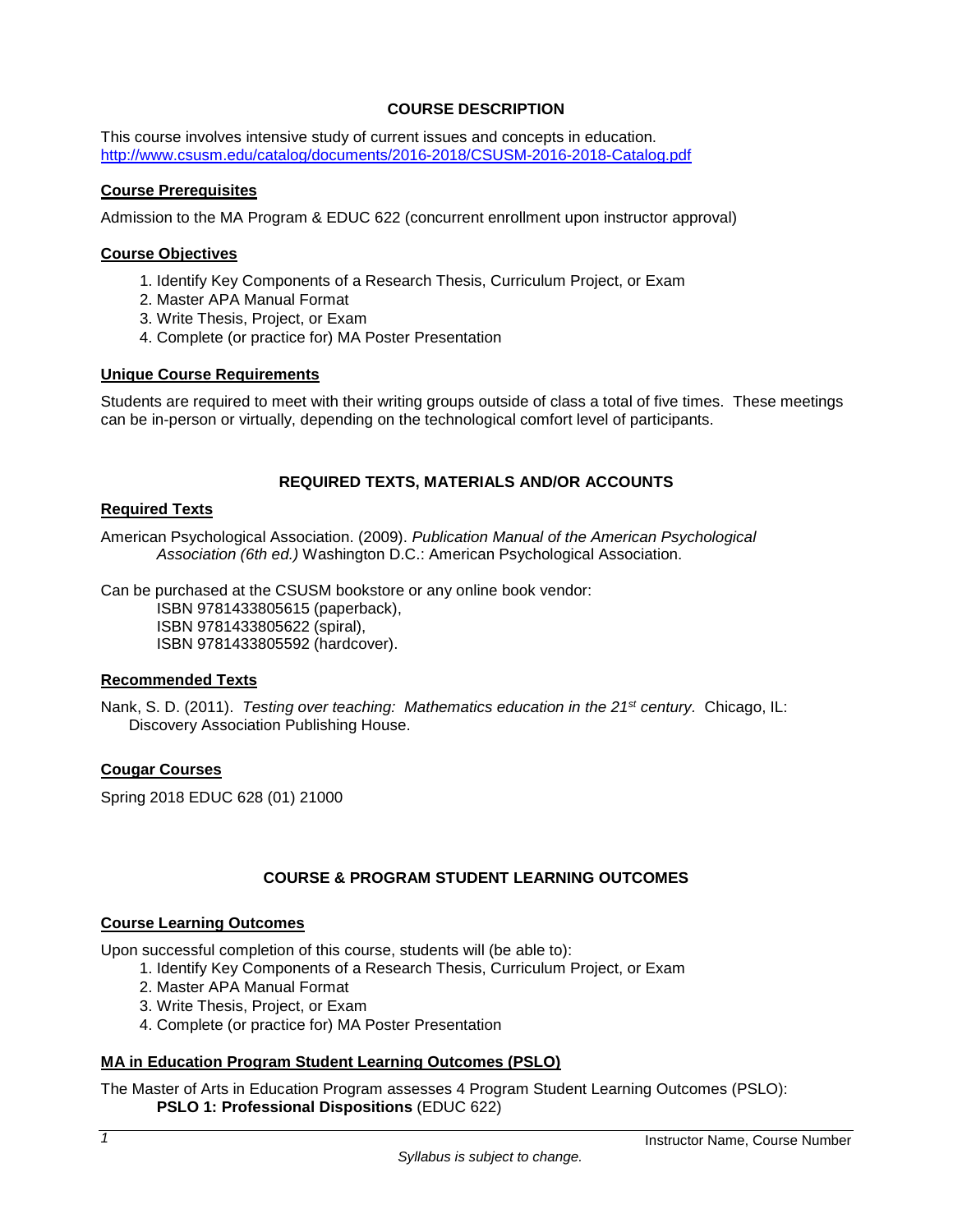Demonstrate interaction and communication skills that reflect professional dispositions and ethics, such as respect for diversity, educational equity, collaboration, and social justice.

**PSLO 2: Leadership Skills** (EDUC 602 or EDAD 618B)

Apply leadership skills in social justice and equity to advance the profession.

**PSLO 3: Analyze Research** (EDUC 622)

Analyze educational and/or professional research.

**PSLO 4: Integrate Research** (EDUC 698)

Integrate research and evidence-based practices into educational and professional settings.

• EDUC 628 addresses Program Student Learning Outcome 4:

Although this course is not part of the PSLO Assessment plan, it is designed to support candidates with their EDUC 698 courses. The PSLO 4 Rubric is toward the end of this syllabus to guide candidates writing for thesis/project.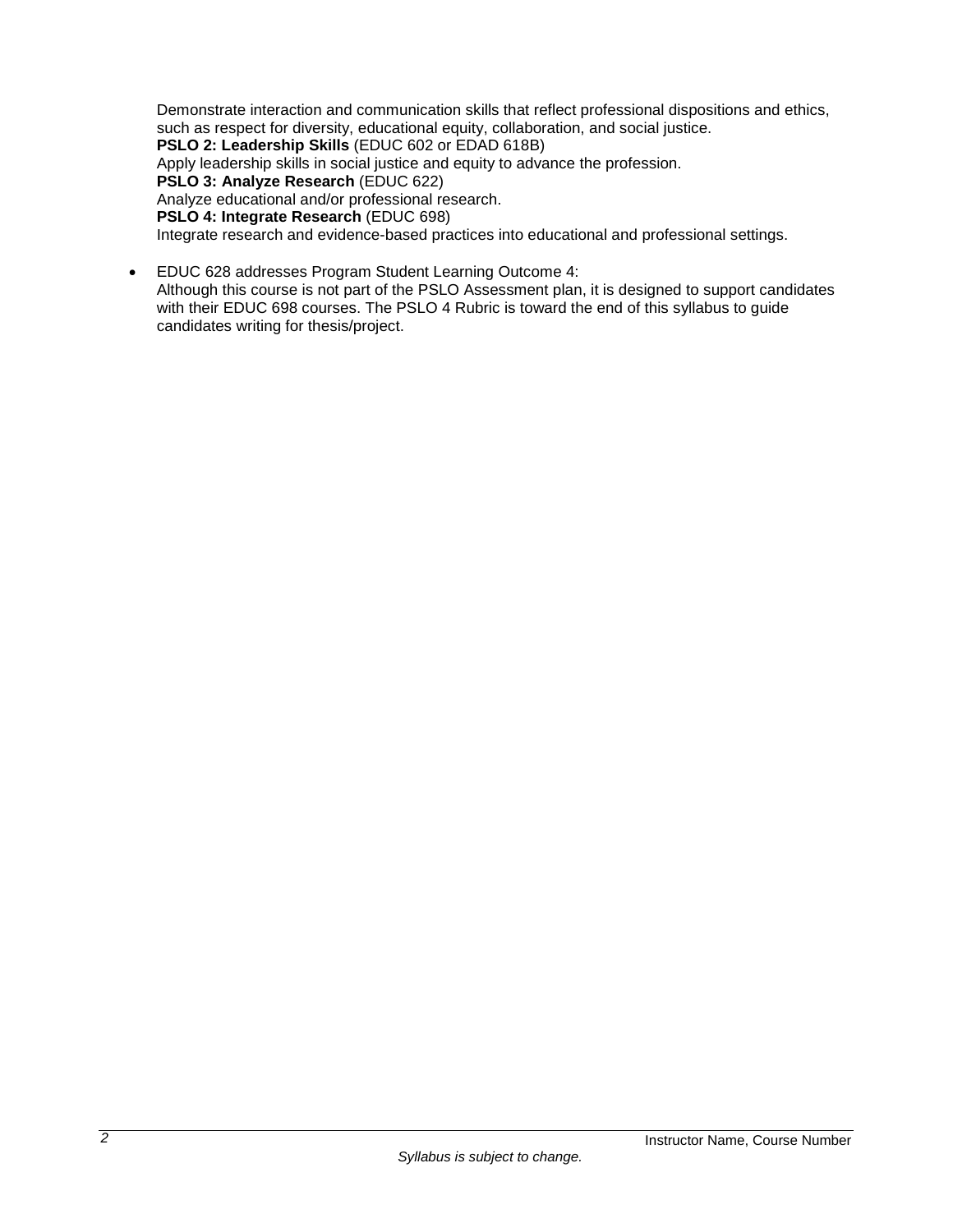# **SCHEDULE/COURSE OUTLINE**

# <span id="page-4-1"></span><span id="page-4-0"></span>**EDUC 628 Calendar Spring 2017**

| <b>Date</b>              | <b>Topic</b>                                                                                                                                                                                                                                                                                                                                                                                            | Assignment (if any)                                                                                                                                                                                                                                                                                                                                                                                                                                                                                                          | <b>Due Date</b>      |
|--------------------------|---------------------------------------------------------------------------------------------------------------------------------------------------------------------------------------------------------------------------------------------------------------------------------------------------------------------------------------------------------------------------------------------------------|------------------------------------------------------------------------------------------------------------------------------------------------------------------------------------------------------------------------------------------------------------------------------------------------------------------------------------------------------------------------------------------------------------------------------------------------------------------------------------------------------------------------------|----------------------|
| <b>Session 1</b><br>1/24 | Focus: Chapter 1<br>1) Articulate Semester Goals &<br>Deadlines<br>2) Choose Writing Partners and<br>introduce peer writing feedback<br>process<br>3) Possible guest speakers<br>4) Establishing and maintaining<br>healthy relationships with your<br>committee chair                                                                                                                                  | 1) Upload Chapter 1 for peer review to<br>Cougar Courses and start reviewing!! (5<br>pts).                                                                                                                                                                                                                                                                                                                                                                                                                                   | $1/25$               |
| <b>Session 2</b><br>1/31 | Focus: Chapter 2<br>1) Identify needs in own literature<br>review<br>2) Practice skills to locate and<br>analyze articles for literature review<br>3) Practice skills for synthesizing<br>articles for literature review<br><b>APA Format</b><br>1) Mark the APA Manual for easy<br>reference:<br>2) Learn how to cite in-text and the<br>reference list;<br>3) Provide APA feedback to writing<br>team | 1) Reviewer: Using the approved rubric<br>(698), provide constructive feedback on<br>chapter 1 that your partner gave you to<br>read and upload your partner's chapter<br>(with your feedback included) to Cougar<br>Courses. If Cougar Courses isn't working<br>well, email the document and cc Dr. Nank<br>$(5$ pts).                                                                                                                                                                                                      | $\frac{1}{31}$       |
| <b>Session 3</b><br>2/7  | Focus: Chapter 3<br>1) Identify the components of<br>chapter. 3;<br>2) Determine which chapter 3<br>sections need revision;<br>3) Revisit your timeline goals                                                                                                                                                                                                                                           | 1) Writer: Revise your chapter 1 based on<br>the peer feedback and upload a CLEAN<br>COPY to CougarCourses (10 pts).<br>2) Upload Chapter 2 for peer review to<br>Cougar Courses (5 pts).                                                                                                                                                                                                                                                                                                                                    | 2/7<br>2/7           |
| <b>Session 4</b><br>2/14 | Focus: Chapter 4<br>1) Identify the key components for<br>project/thesis chapter 4;<br>2) Determine what sections need to<br>be revised and how<br><b>Copyright Information</b><br>1. Identify the key components<br>for copyright and how it<br>affects your thesis/project<br>Determine what sections need to be<br>revised                                                                           | 1) Reviewer: Using the approved rubric<br>(698), provide constructive feedback on<br>chapter 2 that your partner gave you to<br>read and upload your partner's chapter<br>(with your feedback included) to Cougar<br>Courses. If Cougar Courses isn't working<br>well, email the document and cc Dr. Nank<br>$(5 \text{ pts}).$<br>2) Writer: Revise your chapter 2 based on<br>the peer feedback and upload a CLEAN<br>COPY to CougarCourses (10 pts).<br>3) Upload Chapter 3 for peer review to<br>Cougar Courses (5 pts). | 2/10<br>2/14<br>2/14 |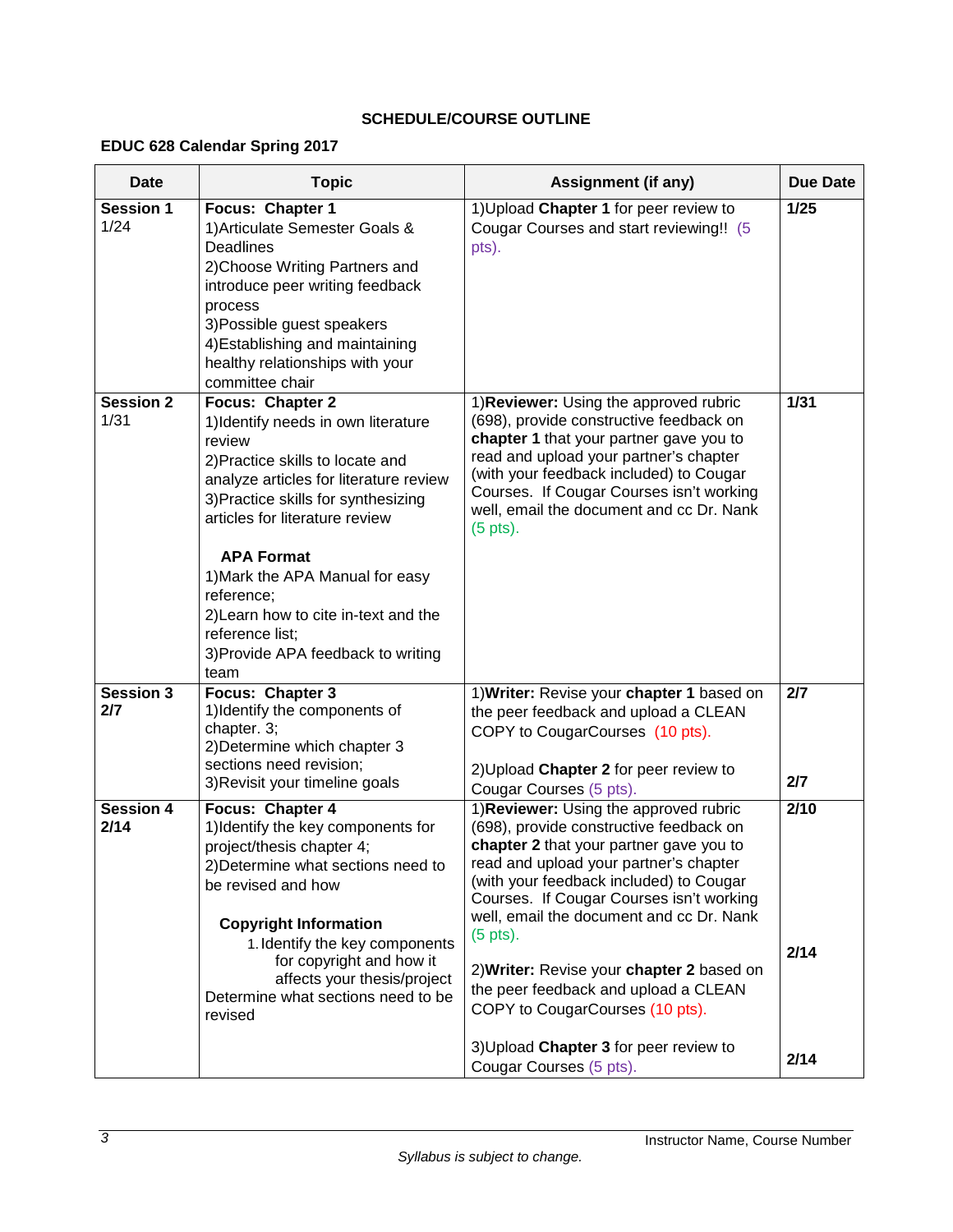| <b>Date</b>                                      | <b>Topic</b>                                                                                                                                           | <b>Assignment (if any)</b>                                                                                                                                                                                                                                                                                                                                                                                   | <b>Due Date</b> |
|--------------------------------------------------|--------------------------------------------------------------------------------------------------------------------------------------------------------|--------------------------------------------------------------------------------------------------------------------------------------------------------------------------------------------------------------------------------------------------------------------------------------------------------------------------------------------------------------------------------------------------------------|-----------------|
| <b>Session 5</b><br>2/21                         | Focus: Conclusion, Chapter 5<br>Identify key components of<br>1.<br>thesis/project chapter 5;<br>Determine what components to<br>2.<br>revised and how | 1) Reviewer: Using the approved rubric<br>(698), provide constructive feedback on<br>chapter 3 that your partner gave you to<br>read and upload your partner's chapter<br>(with your feedback included) to Cougar<br>Courses. If Cougar Courses isn't working<br>well, email the document and cc Dr. Nank<br>$(5$ pts).                                                                                      | 2/17            |
|                                                  |                                                                                                                                                        | 1) Writer: Revise your chapter 3 based on<br>the peer feedback and upload a CLEAN<br>COPY to CougarCourses (10 pts).<br>2) Upload Chapter 4 for peer review to                                                                                                                                                                                                                                               | 2/21<br>2/21    |
| <b>Session 6</b><br>2/28                         | <b>Quantitative Data Analysis</b><br>1. The "top two"<br>2. What you can say<br>3. What you cannot say                                                 | Cougar Courses (5 pts).<br>1) Reviewer: Using the approved rubric<br>(698), provide constructive feedback on<br>chapter 4 that your partner gave you to<br>read and upload your partner's chapter<br>(with your feedback included) to Cougar<br>Courses. If Cougar Courses isn't working<br>well, email the document and cc Dr. Nank<br>$(5 \text{ pts}).$                                                   | 2/24            |
|                                                  |                                                                                                                                                        | 2) Writer: Revise your chapter 4 based on<br>the peer feedback and upload a CLEAN<br>COPY to CougarCourses (10 pts).<br>3) Upload Chapter 5 for peer review to<br>Cougar Courses (5 pts).                                                                                                                                                                                                                    | 2/28<br>2/28    |
| <b>Session 7</b><br>3/7                          | <b>Qualitative Data Analysis</b><br>1. It's all about the participants'<br>point of view<br>2. The iterative process<br>3. The power of metaphors      | 1) Reviewer: Using the approved rubric<br>(698), provide constructive feedback on<br>chapter 5 that your partner gave you to<br>read and upload your partner's chapter<br>(with your feedback included) to Cougar<br>Courses. If Cougar Courses isn't working<br>well, email the document and cc Dr. Nank<br>$(5$ pts).<br>2) Writer: Revise your chapter 5 based on<br>the peer feedback and upload a CLEAN | 3/3<br>3/7      |
| <b>Session 8</b><br>3/14<br>(Online)             | <b>The End Game</b><br>1. What to expect when finishing a<br>thesis or project.                                                                        | COPY to CougarCourses (10 pts).                                                                                                                                                                                                                                                                                                                                                                              |                 |
| <b>Session 9</b><br>3/21                         | <b>Spring Break!</b>                                                                                                                                   | No Class! Enjoy your break (but try to get<br>some writing done)                                                                                                                                                                                                                                                                                                                                             |                 |
| <b>Session 10</b><br>(Online &<br>appt.)<br>3/28 | <b>Polishing the Stone</b><br>1. Using "Find" and other academic<br>writing tips                                                                       |                                                                                                                                                                                                                                                                                                                                                                                                              |                 |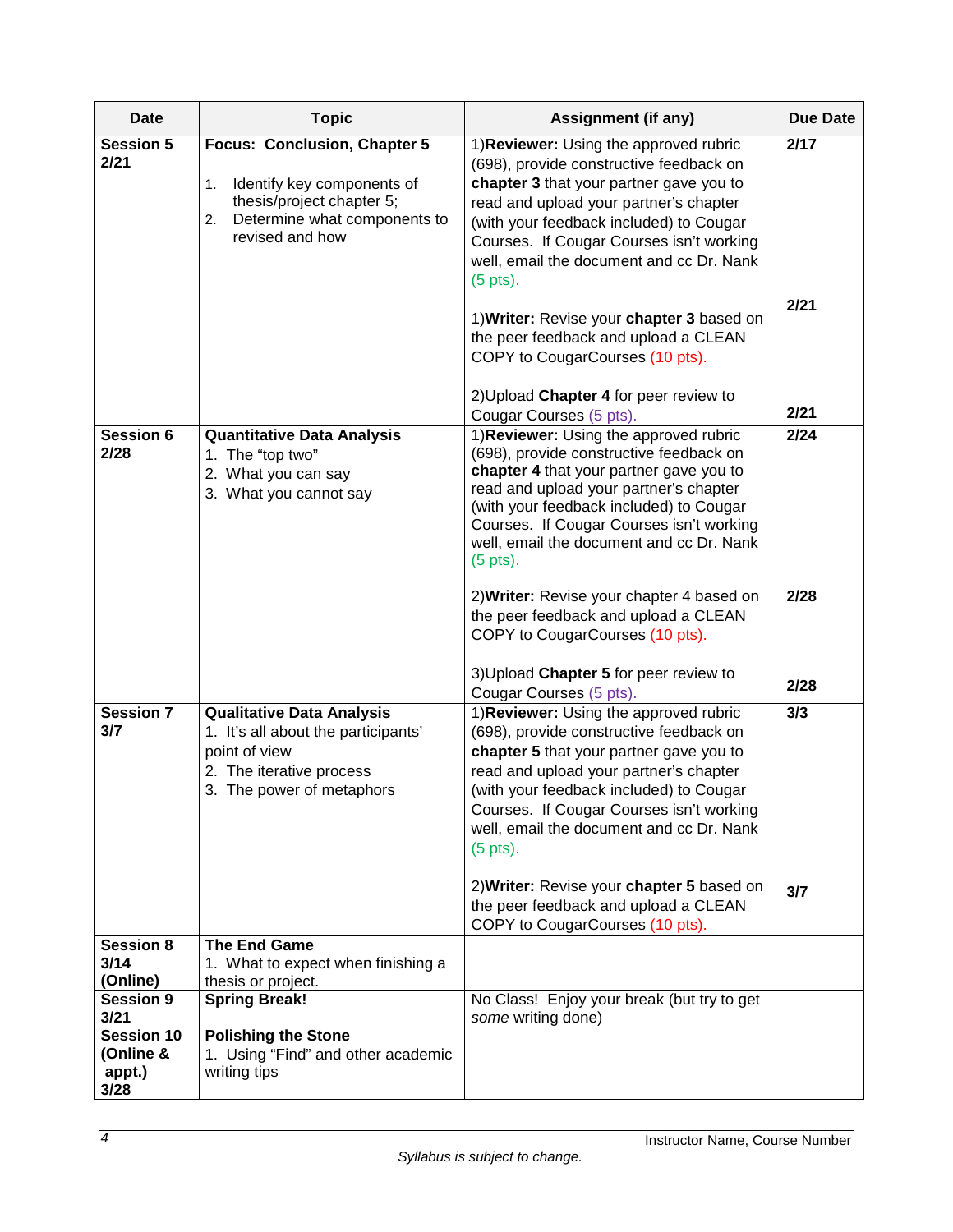| Date                                                                  | <b>Topic</b>                                                                                                                                                                                                                                                                                                                                    | <b>Assignment (if any)</b>                                                                                                                                                  |  |
|-----------------------------------------------------------------------|-------------------------------------------------------------------------------------------------------------------------------------------------------------------------------------------------------------------------------------------------------------------------------------------------------------------------------------------------|-----------------------------------------------------------------------------------------------------------------------------------------------------------------------------|--|
| <b>Session 11</b><br>(Online &<br>appt.)<br>4/4<br>Session 12<br>4/11 | <b>Poster Session Run Through (1)</b><br>1. The Presentation<br>2. The Elevator Talk<br>3. The Unanticipated Questions<br><b>ADA Compliance</b><br><b>Practice ADA formatting</b><br>1.<br>(possible guest speaker)<br><b>Submitting to Scholarworks</b><br>Register and create a<br>1.<br>Scholarworks account<br>2. Review submission process |                                                                                                                                                                             |  |
| <b>Session 13</b><br>4/18<br>Session 14<br>4/25<br>(online)           | <b>Poster Session Run Through (2)</b><br>The Presentation<br>2. The Elevator Talk<br>3. The Unanticipated Questions<br><b>Prepare for MA Poster Session</b><br>(to be held next Tuesday, May 1st)                                                                                                                                               | Bring draft poster slides<br>1.<br>Come prepared with questions<br>2.                                                                                                       |  |
| Session 15<br>5/2                                                     | <b>MA Poster Session</b><br>We will not have class this week.<br>Instead you must attend the MA<br>Poster Session (Whether you are<br>presenting a poster or not, this is<br>required attendance).<br>*When: Tuesday, May 1st<br>*Where: McMahan House<br>*Time: 5pm-7pm<br>*Note the date/time/room change<br>for this event. *                | Please invite your family to this<br>1.<br>important event and dress to<br>impress!<br>2. I encourage you to bring any<br>documents you need for your<br>committee to sign. |  |
| <b>Session 16</b><br>5/9                                              | Last Day of Class                                                                                                                                                                                                                                                                                                                               |                                                                                                                                                                             |  |

# **Directions for Peer Review of Chapters One Through Five**

- 1. Meet with your partner(s) either in person or virtually at the predetermined, safe location you both agreed.
- 2. You should have already exchanged writing before this meeting.
- 3. Together review what was helpful about the peer feedback and what you would like to focus on for the next peer review session.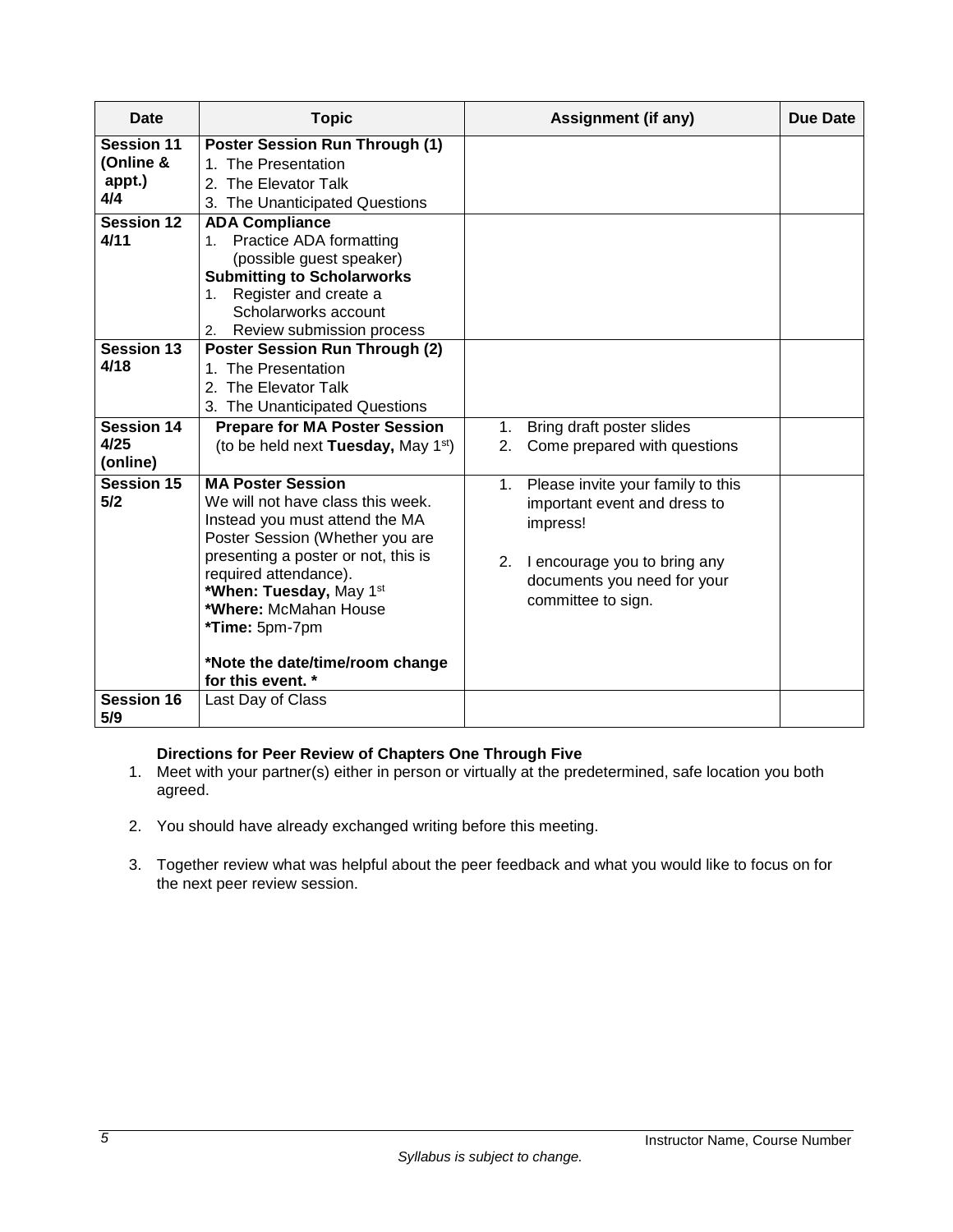# **COURSE REQUIREMENTS AND GRADED COURSE COMPONENTS**

### <span id="page-7-1"></span><span id="page-7-0"></span>**Course Assignments**

Students are required to submit

- five (5) peer-reviewed chapters of other students' works (totaling 25 points)
- five (5) revised chapters of own work (totaling 50 points)
- other in-class activities, CougarCourse assignments, and attendance (totaling 25 points)

# <span id="page-7-2"></span>**Grading Standards**

Master's students in the School of Education must maintain a B average. If a student earns a C, the graduate studies office, the SoE director, and the MA coordinator review the grade with the student to determine if the student can continue in the program.

#### **Attendance, Participation, In-Class Activities, sharing chapters = 25 Points**

Students are required to attend sessions, participate in online communications, and complete drafts and peer feedback. Each writing team can determine location and place for their own meetings. Students may have one unexcused absence with no penalty. All other absences must be cleared with the instructor. All students are required to fully participate in the in-class activities and participate in the online CougarCourse activities.

#### **Writing = 50 Points**

Students will be required to modify each of the five chapters of the thesis or project by the end of this class. Students will turn in their writing five times throughout the semester (each submission worth 10 points). Each of these five drafts will be reviewed by at least one peer and graded by the instructor. The chapters will be evaluated using the chapter rubrics developed by the School of Education. The peer and the instructor will evaluate the writing quality. Chapter Rubrics are provided on EDUC 698 CougarCourses page, the School of Education website, and the EDUC 628 CougarCourses page.

#### **Writing Feedback = 25 Points**

Each student will provide feedback to a peer's writing five times throughout the semester (each submission worth 5 points). Each student will use the Chapter Rubrics to provide the feedback. The instructor will evaluate the feedback quality.

# **Grading Scale**

| $A = 93 - 100$      | $A = 90-92$   |             |               |                 |
|---------------------|---------------|-------------|---------------|-----------------|
| $B_{+} = 87 - 89$   | $B = 83 - 86$ | $B - 80-82$ |               |                 |
| $C_{\pm} = 77 - 79$ | $C = 73-76$   | $C = 70-72$ | $D = 60 - 69$ | $F=59$ or lower |

# <span id="page-7-3"></span>**Final Exam Statement**

There will be no final exam for this class.

# <span id="page-7-4"></span>**School of Education/Course Attendance Policy**

Due to the dynamic and interactive nature of courses in the School of Education, all candidates (course participants) are expected to attend all classes and participate actively. At a minimum, candidates (course participants) must attend more than 80% of class time, or s/he may not receive a passing grade for the course at the discretion of the instructor. Individual instructors may adopt more stringent attendance requirements. Should the candidate (course participants) have extenuating circumstances, s/he should contact the instructor as soon as possible. *(Adopted by the COE Governance Community, December, 1997).*

For this course specifically: Students are required to attend at least ten face-to-face sessions and five writing partner(s) meetings. Students may have one unexcused absence with no penalty. Any absences beyond that will result in a loss of points. Absences and late arrivals/early departures will affect the final grade. If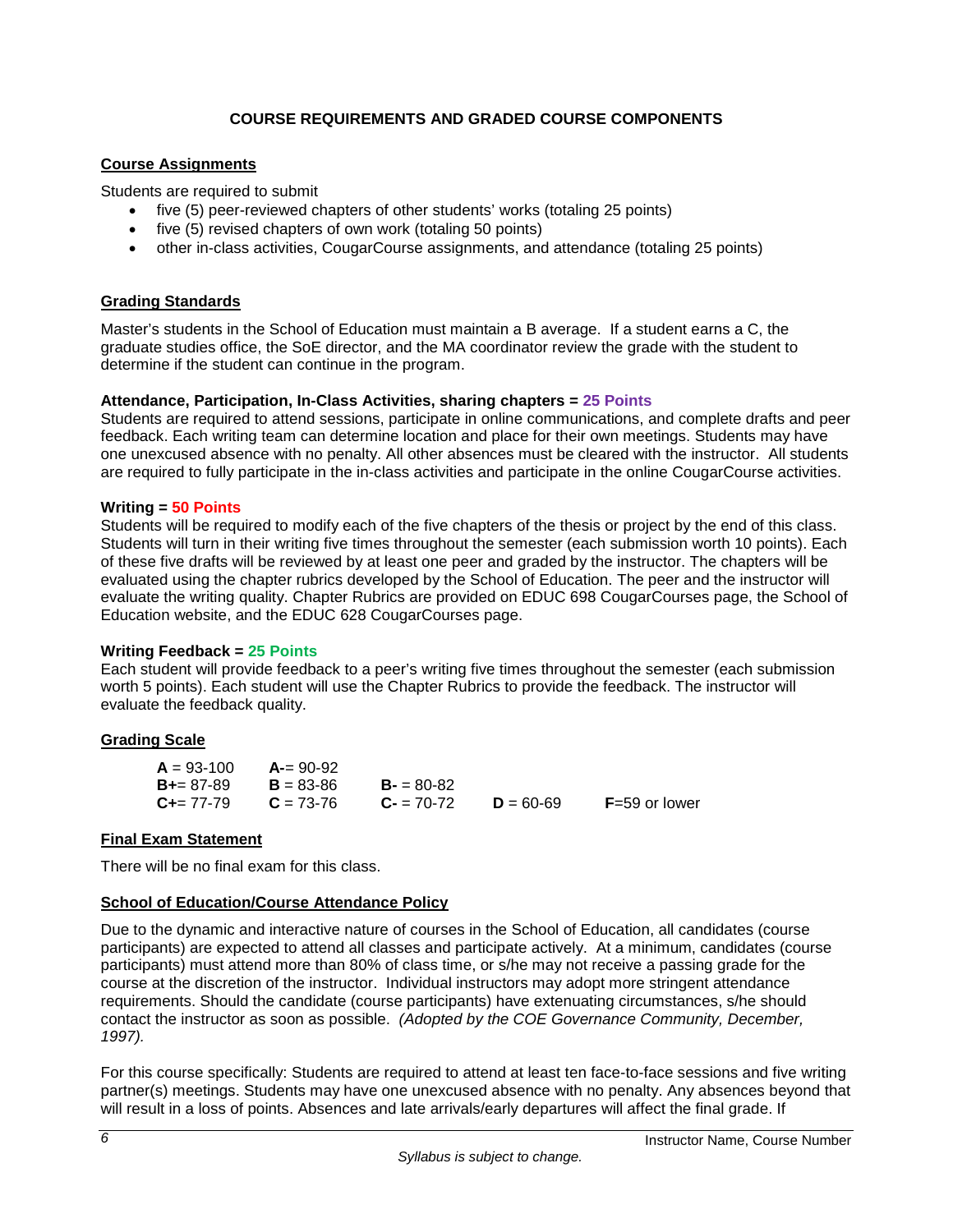extenuating circumstances occur, the student should contact the instructor as soon as possible to make appropriate arrangements ahead of time.

# <span id="page-8-0"></span>**Policy on Late/Missed Work**

Please understand that it is very difficult for me to accept late work because this is a graduate level class with rigorous writing requirements. Keep in mind that there are so many of you (and only one of me). That said, I need for you to commit to meeting all assignment deadlines out of respect for not only me, but your writing team partner(s), and most especially, yourself! If you do not submit your work on-time, I cannot grade your work on-time, which pushes you back on your completion goals. Therefore, unless you have cleared it with me ahead of time (or there is an unforeseen accident/event you cannot control), I cannot accept late work.

# <span id="page-8-1"></span>**Student Collaboration Policy**

All students are required to collaborate with their assigned writing partner(s) in a respectful and timely manner. This means you will email your chapters to your writing partner(s) for constructive feedback on time and not take offense to their comments. This collaboration is designed to help you become better, stronger writers. This collaboration also means that you agree to provide constrictive feedback in a respectful and timely fashion so that the author has enough time to make changes to their work before submitting to the instructor for a grade. Each writing partner will treat others in their group (and in class) with respect, kindness, and professionalism.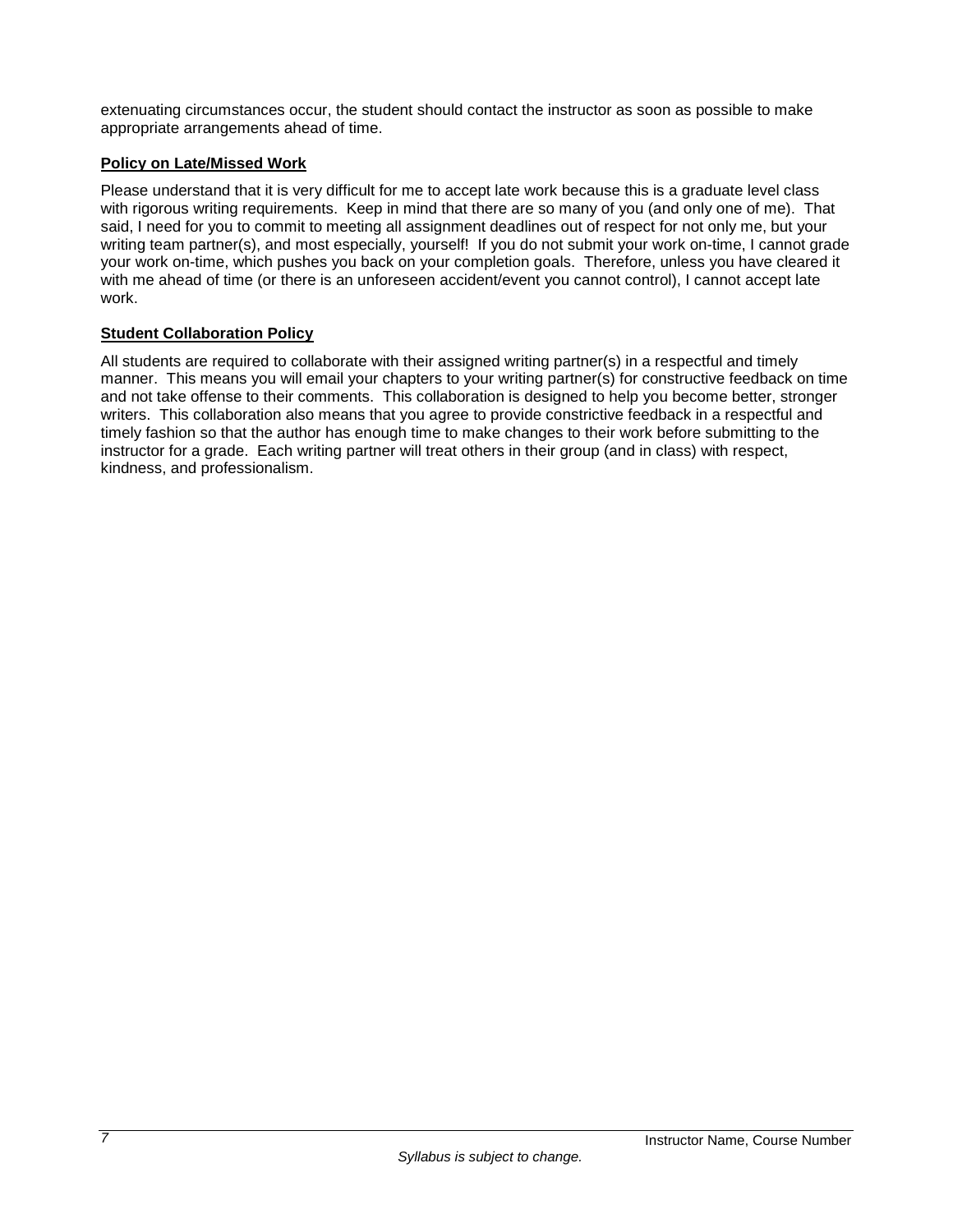# **EDUCATION MA PSLO 4: INTEGRATE RESEARCH - THESIS OR PROJECT RUBRIC**

<span id="page-9-1"></span><span id="page-9-0"></span>

| <b>Meets Expectations</b>                               | <b>Approaching Expectation</b>                                |  |
|---------------------------------------------------------|---------------------------------------------------------------|--|
| If candidate met the thesis or project                  | If a candidate does not meet the Thesis or Project objectives |  |
| objectives and passed EDUC 698 - no                     | and needs to repeat EDUC 698, circle expectations not met and |  |
| scored rubric is needed.                                | submit to MA & Assessment Coordinator.                        |  |
| <b>Abstract</b>                                         |                                                               |  |
| <b>Abstract Objective</b>                               | Abstract is less than 250 words<br>1.                         |  |
| Abstracts serve as summary of research                  | 2.<br>Main Idea & purpose of research or project              |  |
| to help readers determine the value of                  | Scope of literature for research or project<br>3.             |  |
| reading the entire text and to index article            | Methodology<br>4.                                             |  |
| for cross-referencing.                                  | Research findings or results of project<br>5.                 |  |
|                                                         | <b>Conclusions &amp; Recommendations</b><br>6.                |  |
|                                                         | 7.<br>8 Key words provided in alphabetical order              |  |
| <b>Chapter 1: Statement of Problem</b>                  |                                                               |  |
| <b>Statement of Problem Objective</b>                   | Statement of problem is clear and concise<br>1.               |  |
| Chapter One richly describe the problem,                | 2.<br>Research question is narrow, focused and identifies the |  |
| background &/or research that explains                  | complexities and nuances of the topic                         |  |
| the dilemma.                                            | Organization is cohesive and connects the different<br>3.     |  |
|                                                         | research through themes                                       |  |
|                                                         | Chapter 1 is written in present tense<br>4.                   |  |
| <b>Chapter 2: Literature Review</b>                     |                                                               |  |
| <b>Literature Review Objective</b>                      | Key literature on topic is addressed<br>1.                    |  |
| Chapter Two reviews what is known and                   | Literature is presented in an organized manner<br>2.          |  |
| not known about the topic of study.                     | Literature analysis is conceptual and integrative, not<br>3.  |  |
| Chapter provides a rich presentation of                 | mechanical and enumerative.                                   |  |
| key literature that informs the research or             | Organization is cohesive and connects the different<br>4.     |  |
| curriculum project with clear connections               | research through themes                                       |  |
| among the research and how the                          | Literature is connected to the topic or questions<br>5.       |  |
| literature addresses the topic/questions.               | Expansion upon previous research<br>6.                        |  |
|                                                         | <b>APA Style Citations Provided</b><br>7.                     |  |
| <b>Chapter 3: Methodology</b>                           |                                                               |  |
| <b>Methodology Objective</b>                            | 1.<br>Research or Curriculum Design                           |  |
| Chapter Three describes the methodology                 | 2.<br>Setting                                                 |  |
| and justifies how it is a good match for the            | 3.<br>Participants                                            |  |
| research or project. Methodology includes               | Instruments<br>4.                                             |  |
| details about the setting, participants,                | 5.<br>Procedures                                              |  |
| procedures and limitations of the                       | 6.<br>Limitations                                             |  |
| methodology.                                            |                                                               |  |
| <b>Chapter 4: Research Data or Project Presentation</b> |                                                               |  |
| <b>Presentation Objective</b>                           | 1.<br>Introduction - Preview of the data or project           |  |
| To describe and analyze research                        | 2.<br>Data or Project Presentation                            |  |
| findings or to present a complete                       | Data interpretation for research<br>3.                        |  |
| curriculum project in a professional                    | Data analysis for research<br>4.                              |  |
| manner.                                                 |                                                               |  |
| <b>Chapter 5: Recommendations</b>                       |                                                               |  |
| <b>Recommendations Objective</b>                        | 1.<br><b>Summarize Findings</b>                               |  |
| To summarize findings and make                          | Finding Interpretation in Context of the field and the<br>2.  |  |
| recommendations based on                                | literature review                                             |  |
| interpretations or lessons learned                      | 3.<br>Implications, Recommendations or Lessons Learned        |  |
|                                                         | Limitations<br>4.                                             |  |
|                                                         | Future Directions for Research or Curriculum<br>5.            |  |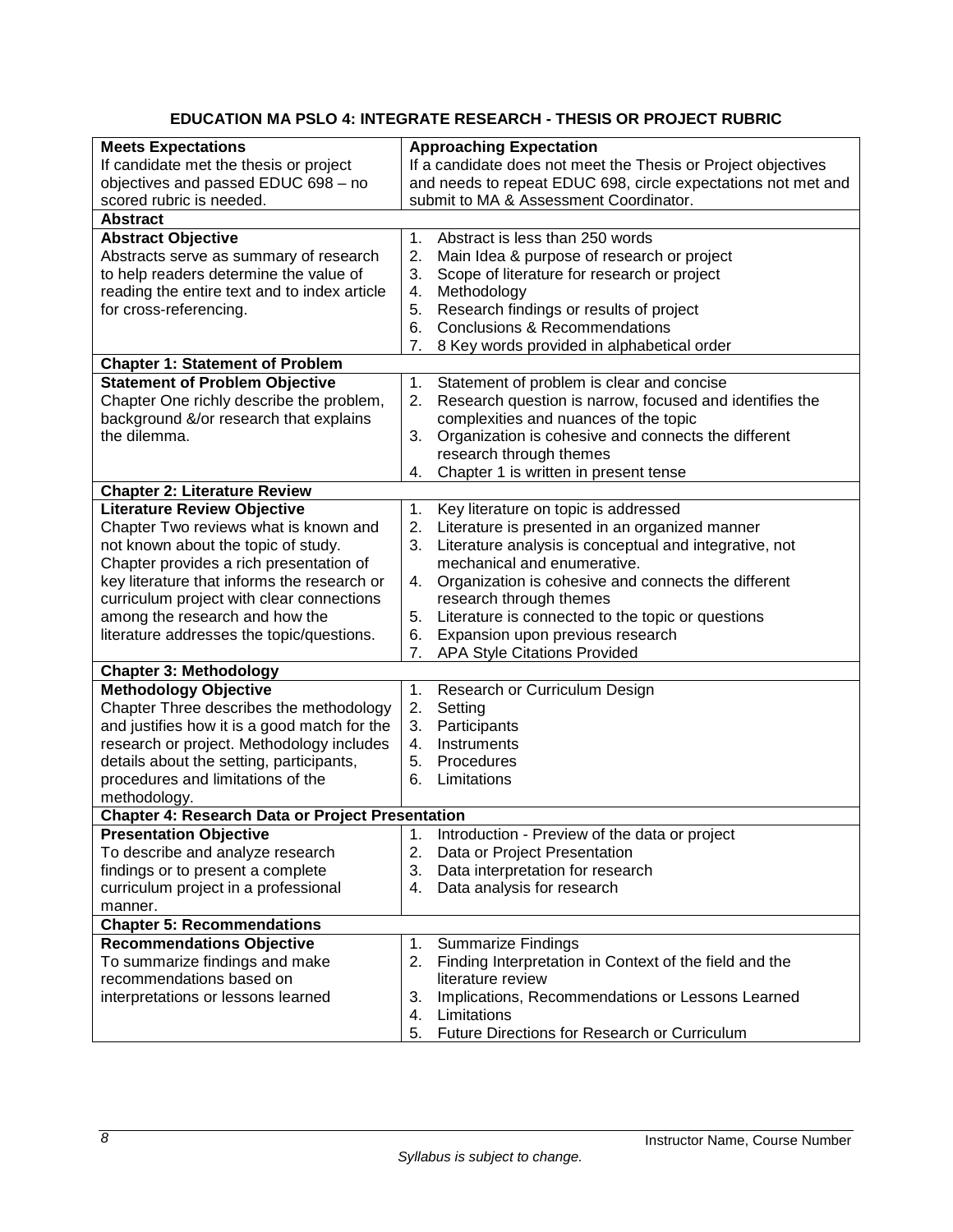# **GENERAL CONSIDERATIONS**

# <span id="page-10-0"></span>**CSUSM Academic Honesty Policy**

Students will be expected to adhere to standards of academic honesty and integrity, as outlined in the Student Academic Honesty Policy. All assignments must be original work, clear and error-free. All ideas/material that are borrowed from other sources must have appropriate references to the original sources. Any quoted material should give credit to the source and be punctuated accordingly.

Academic Honesty and Integrity: Students are responsible for honest completion and representation of their work. Your course catalog details the ethical standards and penalties for infractions. There will be zero tolerance for infractions. If you believe there has been an infraction by someone in the class, please bring it to the instructor's attention. The instructor reserves the right to discipline any student for academic dishonesty, in accordance with the general rules and regulations of the university. Disciplinary action may include the lowering of grades and/or the assignment of a failing grade for an exam, assignment, or the class as a whole.

Incidents of Academic Dishonesty will be reported to the Dean of Students. Sanctions at the University level may include suspension or expulsion from the University.

Refer to the full Academic Honesty Policy at: [http://www.csusm.edu/policies/active/documents/Academic\\_Honesty\\_Policy.html](http://www.csusm.edu/policies/active/documents/Academic_Honesty_Policy.html)

#### <span id="page-10-1"></span>**Plagiarism**

As an educator, it is expected that each candidate (course participant) will do his/her own work, and contribute equally to group projects and processes. Plagiarism or cheating is unacceptable under any circumstances. If there are questions about academic honesty, please consult the University catalog.

#### <span id="page-10-2"></span>**Students with Disabilities Requiring Reasonable Accommodations**

Students with disabilities who require reasonable accommodations must seek approval for services by providing appropriate and recent documentation to the Office of Disability Support Services (DSS). This office is in Craven Hall 4300, contact by phone at (760) 750-4905, or TTY (760) 750-4909. Students authorized by DSS to receive reasonable accommodations should meet with their instructor during office hours. Alternatively, in order to ensure confidentiality, in a more private setting.

### <span id="page-10-3"></span>**Credit Hour Policy Statement**

Per the University Credit Hour Policy:

• Students are required to spend a *minimum* of two hours outside of the classroom each week for each unit of credit engaged in learning. Therefore, since this class is a 3-unit course, students are required to spend *at least 6 hours outside of class each week* to work on their projects/theses and class assignments. Each week the class meets from 5:30pm-8:20pm.

#### <span id="page-10-4"></span>**All University Writing Requirement**

In order to satisfy the CSUSM All-University Writing Requirement, courses of 3 or more units are required to write at least 2500 words. This graduate-level course satisfies that requirement.

# <span id="page-10-5"></span>**Course Format**

This course is considered face-to-face and classes will be held in UH 273. There will be a required five writing sessions where students will meet outside of the classroom in a predetermined, safe space where all writing partner(s) feel comfortable.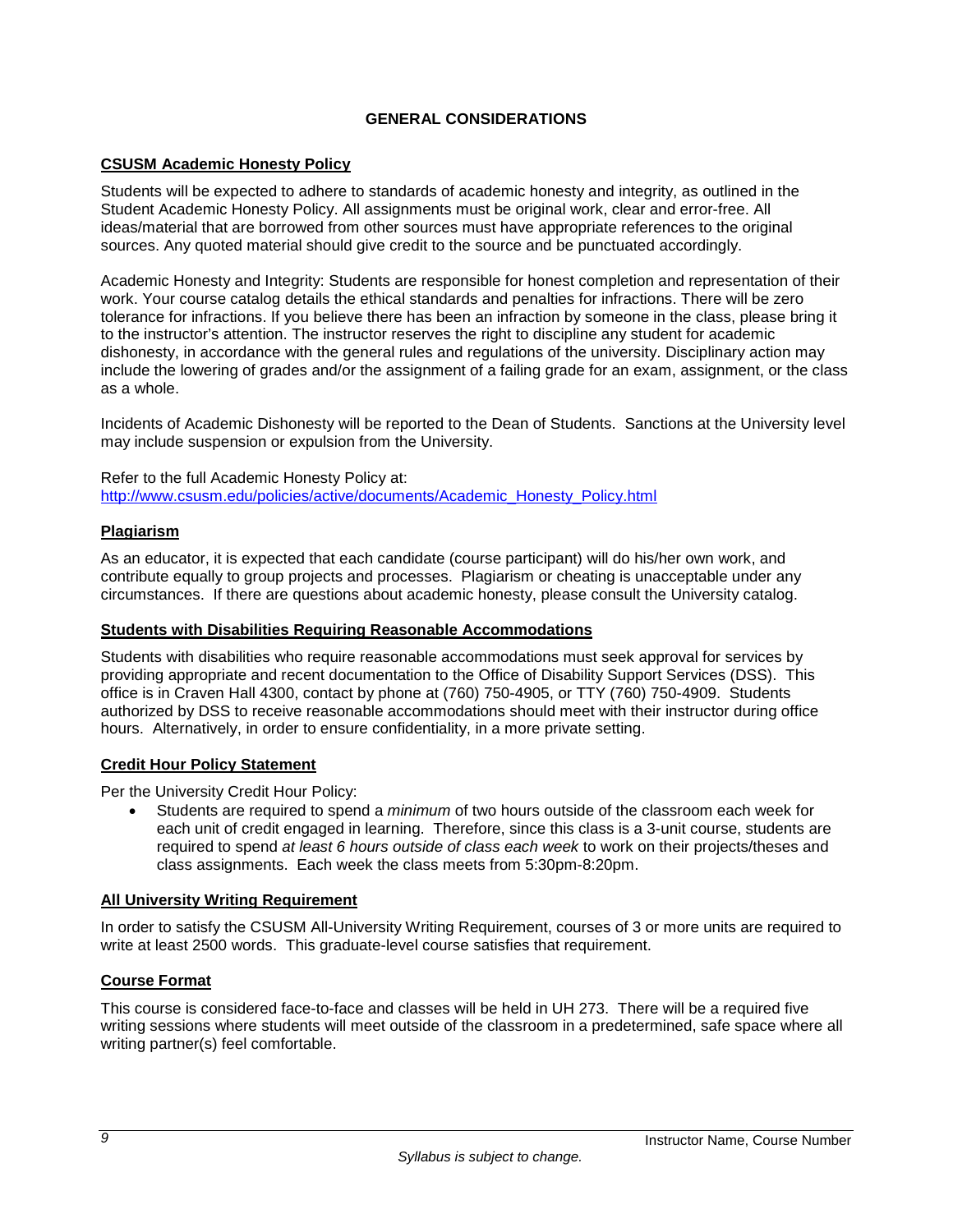# <span id="page-11-0"></span>**Necessary Technical Competency Required of Students**

Students are expected to demonstrate competency in the use of various forms of technology (i.e. word processing, electronic mail, Moodle [CougarCourses], use of the Internet, and/or multimedia presentations). Specific requirements for course assignments with regard to technology are at the discretion of the instructor. All assignments will be submitted online, and some will be submitted in hard copy as well. Details will be given in class.

# <span id="page-11-1"></span>**Contact Information for Technical Support Assistance**

The Student Technology Help Desk (STHD) offers support with technology-related needs for all CSUSM students. Most commonly asked questions are answered on this website: [https://www.csusm.edu/sth/,](https://www.csusm.edu/sth/) but the STHD has employees on staff 56 hours a week (during the regular semesters) to answer your questions. Please call (760) 750-6505 or email [sth@csusm.edu](mailto:sth@csusm.edu) for help or stop by the 2<sup>nd</sup> floor of the Library and visit the Student Technology Help Desk in person during their regular business hours: [https://www.csusm.edu/sth/about/hours.html.](https://www.csusm.edu/sth/about/hours.html)

# <span id="page-11-2"></span>**Electronic Communication Protocol**

Electronic correspondence is a part of your professional interactions. If you need to contact the instructor, email is often the easiest way to do so. It is my intention to respond to all received e-mails in a timely manner. Please be reminded that e-mail and on-line discussions are a very specific form of communication, with their own nuances and etiquette. For instance, electronic messages sent in all upper case (or lower case) letters, major typos, or slang, often communicate more than the sender originally intended. With that said, please be mindful of all e-mail and on-line discussion messages you send to your colleagues, to faculty members in the School of Education, or to persons within the greater educational community. All electronic messages should be crafted with professionalism and care.

Things to consider:

- Would I say in person what this electronic message specifically says?
- How could this message be misconstrued?
- Does this message represent my highest self?
- Am I sending this electronic message to avoid a face-to-face conversation?

In addition, if there is ever a concern with an electronic message sent to you, please talk with the author in person in order to correct any confusion.

# <span id="page-11-3"></span>**Writing Partner(s)**

Your writing partner(s) will consist of yourself and one (or two) other person(s). You are required to meet "face-to- face" to discuss your writing and offer constructive feedback to each other. The term "face-to-face" means that you and your partner(s) will set up an agreed upon, pre-determined location on or off campus where all parties of your team feel *safe*, *comfortable*, and *productive*. If you choose to meet virtually (using products such as Facetime, Google Hangout, or Skype), *all* team members must feel comfortable using the technology. The point is for you and your team members to see each other face-to-face and produce quality work together.

# <span id="page-11-4"></span>**Writing Help**

The CSUSM Writing Center has many options for helping you write a strong project/thesis. I encourage you to make an appointment with them as soon as possible:

> KEL1103 760-750-4168 [writing@csusm.edu](mailto:writing@csusm.edu)